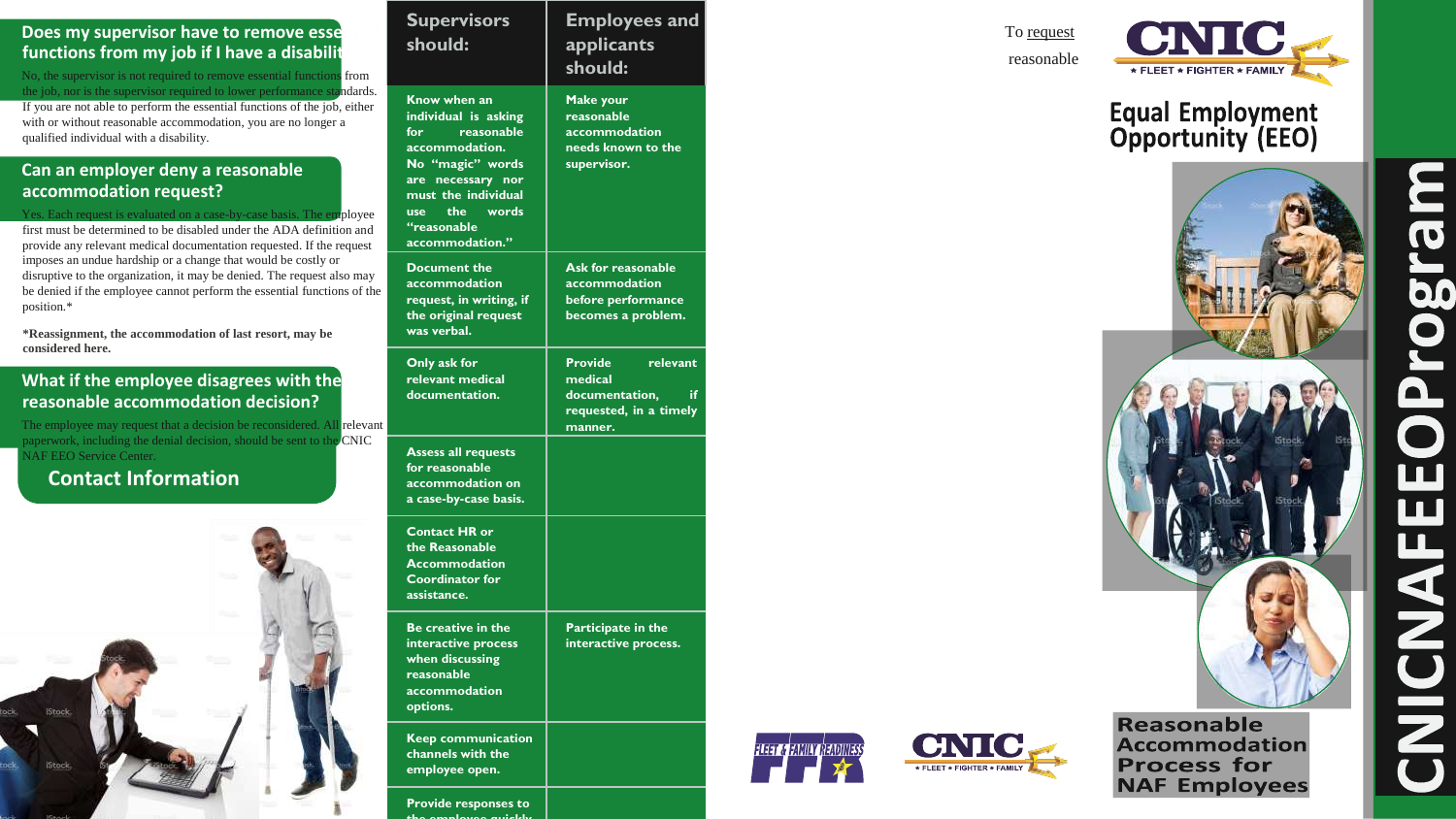accommodation, contact your supervisor, the Human Resources Office,

or the designated Reasonable Accommodation Coordinator.

| contact your supervisor,                                  |  |  |  |
|-----------------------------------------------------------|--|--|--|
| the                                                       |  |  |  |
| Human                                                     |  |  |  |
| Resourc                                                   |  |  |  |
| es                                                        |  |  |  |
| Office, a                                                 |  |  |  |
| designat                                                  |  |  |  |
| ed                                                        |  |  |  |
| Reasonable Accommodation Coordinator, or the CNIC NAF EEO |  |  |  |
| Service Center.                                           |  |  |  |
|                                                           |  |  |  |
|                                                           |  |  |  |
|                                                           |  |  |  |

**IAF EEO Service Center 1-866-295-0320 MIC\_NAF\_EEO@navy.mil** 

**People with Disabilities Reasonable Acq** 

which hired, gaining access to the job location, and enjoying all of the benefits and privileges of employment. The goal is full and **on employee's behalf, makes** successful integration of

People with disabilities are a valued part of the CNIC non -

appropriated fund (NAF) workforce. CNIC

NAF is committed to removing barriers that prevent people with disabilities from applying for jobs, performing the essential functions of

the job for

people with disabilities into the workplace.

employees with disabilities, unless doing so would cause an undue business hardship. In accordance with these laws, CNIC NAF will **request for accommodation** make every effort to support our applicants and employees with **and begins interactive process** disabilities

The Rehabilitati on Act of 1973, as amended by the Americans with Disabilities Act (ADA) of 1990 and the Americans with Disabilities Act Amendmen ts Act (ADAAA) of 2008, requires the provision of reasonable accommod ation to qualified applicants and

to ensure full participation in employment.

## Definitions You Should Know reque

**medical documentation may be** 

**Reasonable Accommodation:** an adjustment or modification in the job or worksite that facilitates the way an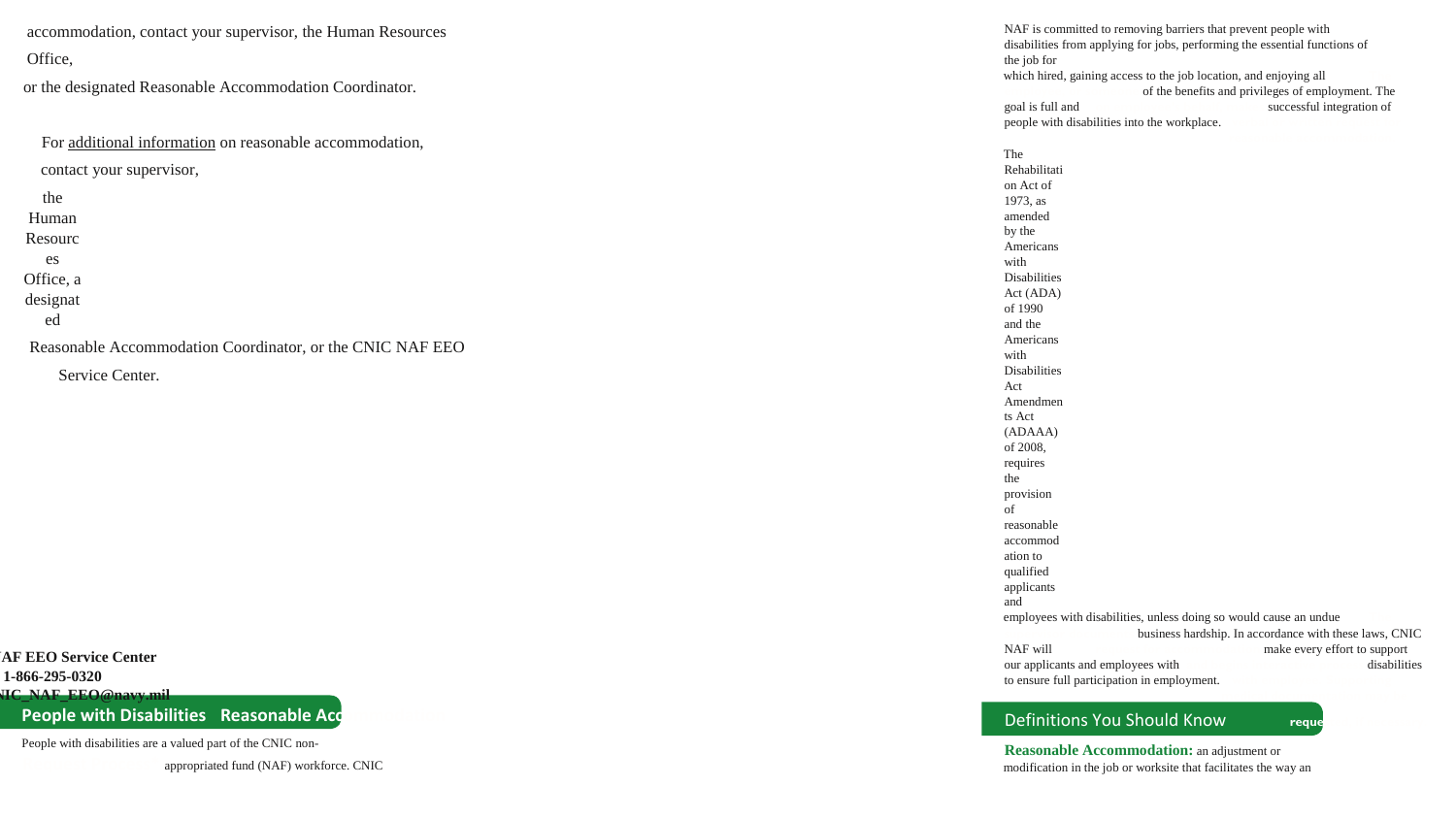employee with a disability performs the essential functions of the job, or that enables an employee with a disability to enjoy equal benefits and privileges of employment.

**Disability:** a physical or mental impairment that substantially limits a major life activity, or a record of such impairment, or regarded as having such an impairment.

**Major Life Activities:** include, but are not limited to,

caring for one's self, performing manual tasks, walking, seeing, hearing, bending, lifting, learning, concentrating, reading, and

communicating.

#### **Qualified Individual with a Disability:** an individual

with a disability who, with or without reasonable accommodation, can perform the essential functions of the job, and satisfies the skill, education, experience, and other job -related requirements

## **How do I request reasonable What hap after I request accommodation? reasonable**



of the position. **If denied, the supervisor** 

**Essential Functions of the Job:** job duties that are so fundamental that one cannot successfully do the job without **the reason for denial the reason for denial the** *being able to perform* them. A function is considered to be "essential" if the position exists specifically to perform that **their right to use**  function, there are a limited number of other employees who could perform the function if it were assigned to them, or the **complaint and the submit a specialized** and the **complaint** 

individual is hired based on his

You would request accommodation as soon as you require It depends. If the disability is one that is not obvious to the a change in the way you do your job because of a medical supervisor, such as a cognitive disability or back problems, condition that you believe is a disability under the ADA. medical documentation would be required.

## **What are some examples of Will My medical AV My medical AV My medical AV My medical AV My medical AV My medical AV My medical AV My medical AV My medical AV My medical AV My medical AV My medical AV My medical AV My medic ADA disabilities? documentation be kept**

You should make reasonable accommodation needs known The supervisor must begin an interactive process to determine to your immediate supervisor or a designated Reasonable your reasonable accommodation needs. The supervisor will Accommodation Coordinator. If you are an applicant, ensure your request is documented in writing. You may be

you should inform the Human Resources Office or the asked questions about the nature of your disability, your interviewing manager. limitations, and options for possible accommodations.



## **When would I request Is medical documents i** tion **reasonable accommodation?** required



ADA disabilities include, but are not limited to, diabetes, cancer, epilepsy, intellectual disabilities, fatigue, insomnia, and back Yes. All medical documentation submitted in support of your problems; however, each disability is assessed individually and reasonable accommodation request will be kept confidential

support of reasonable accommodation requests is available only to the

on a cas e -by -case basis. and in a separate folder. The information provided in





| accommodation         |
|-----------------------|
| providing accommodati |
| Reasonable            |
| accommodat            |
| ion options           |
| will depend           |
| on the                |
| nature of the         |
| disability,           |
| limitations,          |
| and position          |
| of the                |
| employee.             |
| Some                  |
| common                |
| <b>IStock</b><br>Stoc |
| modifying             |
| work hours,           |
| providing             |
| relectronic officek.  |
| ergonometri           |
|                       |
| equipment,            |
|                       |